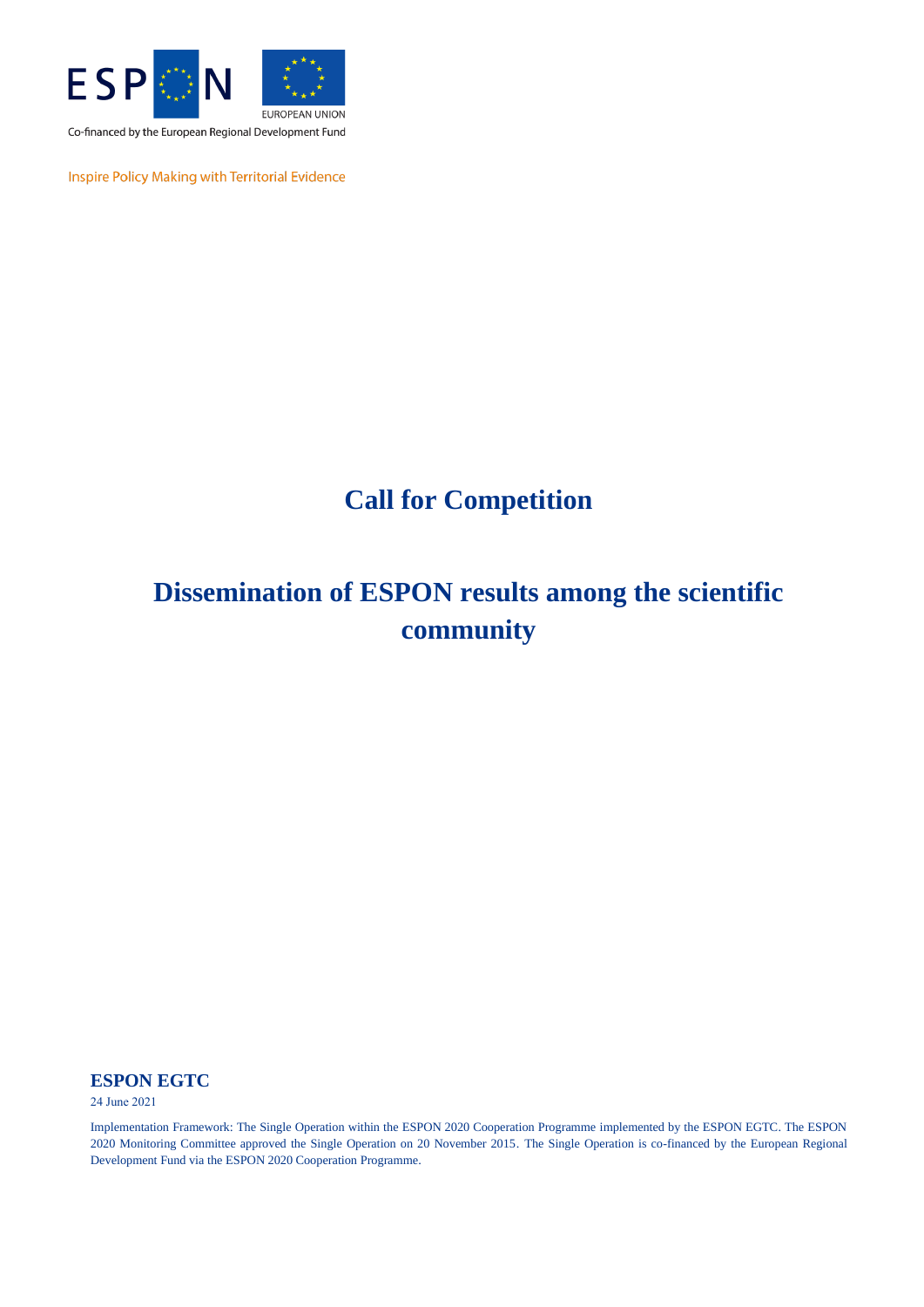## **1 General**

#### **Contracting authority**  $1.1$ ESPON EGTC

4, Rue Erasme

L-1468 Luxembourg

Grand Duchy of Luxembourg

#### $1.2$ **Purpose**

The ESPON 2020 Cooperation Programme aims at promoting and fostering a European territorial dimension in development and cooperation by providing evidence, knowledge transfer and policy learning to public authorities and other policy actors at all levels. The main activity of ESPON lies in its research, that covers different aspects of territorial development across Europe. In doing so, it collects valuable data at national, regional and local levels as well as at functional levels.

The objective of this call for competition is to contract a maximum of **20 (twenty) early career researchers** (PhD and/or Postdoc students) to promote the uptake of ESPON territorial evidence within the scientific community.

#### $1.3$ **Expiry date of the call for competition**

Applications to the call for competition will be accepted until **31 August 2021**.

After the expiry date, all applications received will be evaluated and ranked. Selected researchers who scored as the top five ranked applications will be contacted to initiate a negotiated procedure.

ESPON EGTC will then announce closure of this call on the ESPON website.

### **Description of service requested**

The ESPON Cooperation programme is keen to increase the attention of the scientific community to the issue of territorial evidence in policymaking. The ESPON EGTC hereby introduces a new scheme with an aim to contract early career European researchers to ensure a wider outreach of ESPON's evidence.

This activity shall contribute to developing the use of ESPON territorial evidence in their scientific work, manifested in papers presented at scientific conferences and/or published in scientific journals or books.

Papers and presentations developed throughout this activity shall be drafted in English and in one of the other official language of the EU. They shall aim at impactful scientific events and publications not only at European level but also within the different Member or Partner States of the ESPON Cooperation Programme.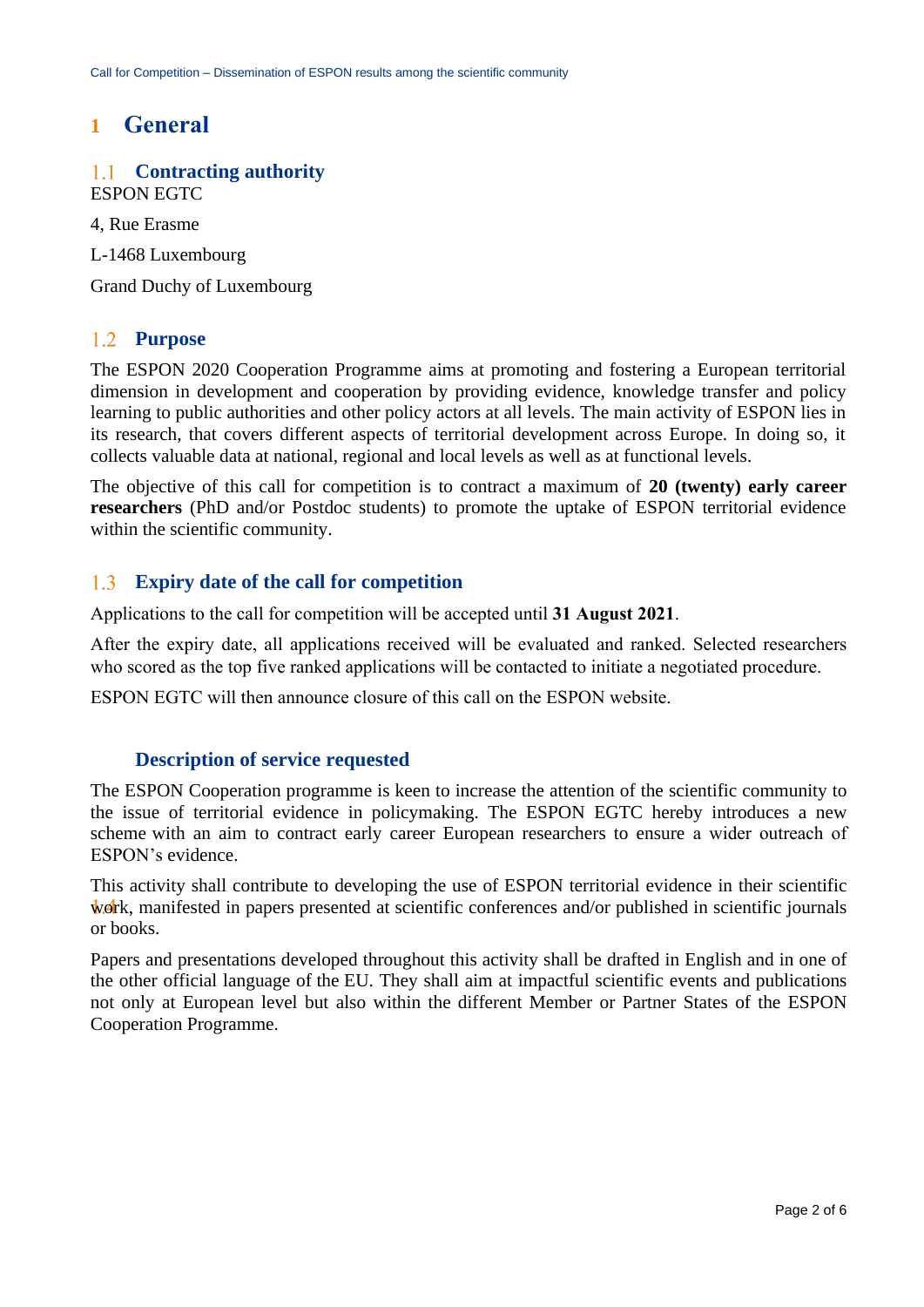#### **Budget**   $1.5$

The total estimated budget for this call is EUR 120,000 (excl. VAT), with a maximum amount of 6,000 EUR (excl. VAT) per contract and an estimated number of 20 researchers contracted. Selected applicants shall be remunerated as follows:

Up to 4,000 UR for drafting and submitting a full research paper within 6 months after the award date. Payment shall be approved after review of the paper by ESPON EGTC and after any eventual comments and amendments requested by the reviewers are incorporated by the researcher.

Up to 1,000 EUR for presenting the paper in a scientific conference.

Up to 1,000 EUR for submitting the paper for publication to a scientific peer reviewed journal. Payment shall be approved after receiving proof of its submission.

## **2 Submission of applications**

#### 2.1 **Conditions for applying**

Applicants must make proof of being enrolled as a student in a PhD or Postdoctoral research programme offered by a university or any other higher education institution located in the countries of the ESPON Programme. For details, please consult the ESPON Programme website, [www.espon.eu](http://www.espon.eu/)

#### $2.2$ **Language and submission**

All applications must be submitted in English language by e-mail to: [tenders@espon.eu.](mailto:tenders@espon.eu)

The subject line of the application must contain the reference *ESPON – Early Career Researchers*.

#### $2.3$ **Documents to be provided**

Interested parties should provide the following documents (in English):

- **Duly filled Annex 1: European Single Procurement Document** (ESPD) Fill in the following sections **only**: Part I, Part II, Part III, Part VI;
- **CV** taking into account the selection criteria detailed at point 3.3. The ESPON EGTC strongly recommends submitting CVs in the EU CV format (Europass).
- - A **proposal** (2 pages, in total max. 800 words) which contains: i) an abstract of a scientific article, ii) information on the links to the thematic areas of research done by the ESPON 2020 Programme and iii) the targeted scientific event and/or journal (or other publishing format).

### **Processing of personal data**

When processing your expression of interest, such data shall be processed pursuant Regulation (EU) 2016/679 of the European Parliament and of the Council of 27 April 2016 on the protection of natural persons with regard to the processing of personal data and on the free movement of such data, and repealing Directive 95/46/EC (General Data Protection Regulation).

For more information, please consult the legal notice in the ESPON's website: <https://www.espon.eu/legal-notice>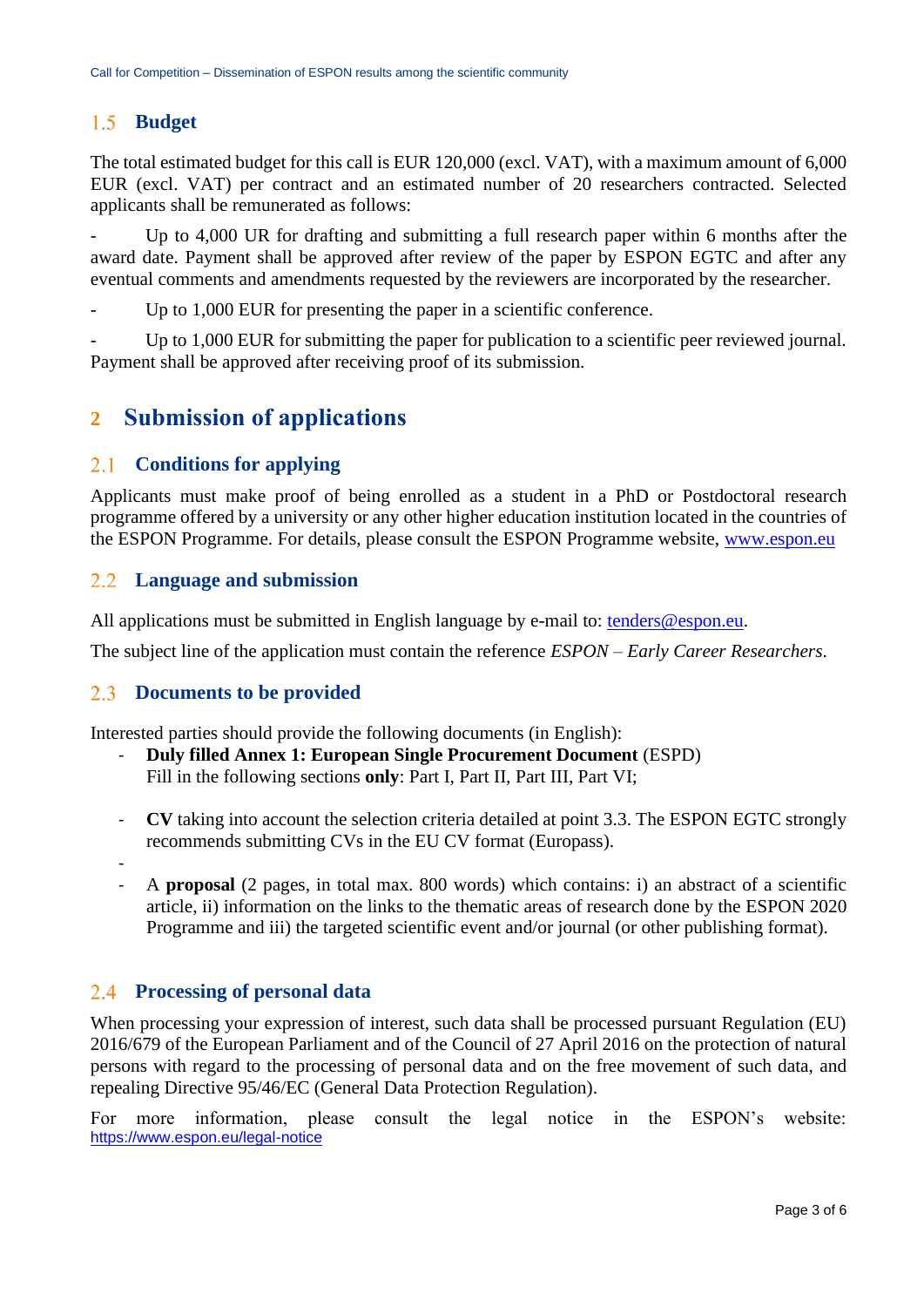## **3 Evaluation and award of contracts**

#### $3.1$ **General description of the procedure**

Participation in this call is open on equal terms to all natural and legal persons coming within the scope of the Treaties.

The contracting authority shall evaluate applications based on the exclusion, selection and award criteria described below and will contact the selected applicants to initiate a negotiated procedure.

Participation in this call for competition entails no obligation on the part of the contracting authority concerning the conclusion of contracts. Also, expenditure incurred in preparing and submitting applications is non-refundable.

#### $3.2$ **Exclusion criteria**

The economic operators shall be excluded from participation in this Call if:

(a) they are bankrupt or being wound up, are having their affairs administered by the courts, have entered into an arrangement with creditors, have suspended business activities, are the subject of proceedings concerning those matters, or are in any analogous situation arising from a similar procedure provided for in national legislation or regulations;

(b) they or persons having powers of representation, decision making or control over them have been convicted of an offence concerning their professional conduct by a judgment of a competent authority of a Member State which has the force of *res judicata*;

(c) they have been guilty of grave professional misconduct;

(d) they are not in compliance with their obligations relating to the payment of social security contributions or the payment of taxes in accordance with the legal provisions of the country in which they are established or with those of the country of the contracting authority or those of the country where the contract is to be performed;

(e) they or persons having powers of representation, decision making or control over them have been the subject of a judgment which has the force of res judicata for fraud, corruption, involvement in a criminal organisation, money laundering or any other illegal activity.

(f) they are subject to an administrative penalty for being guilty of misrepresentation in supplying the information required by the contracting authority as a condition of participation in a procurement procedure or failing to supply information, or being declared to be in serious breach of their obligation under a contract covered by the budget.

**Please be informed** that the **ESPD** is a self-declaration by economic operators providing preliminary evidence replacing the certificates issued by public authorities or third parties. It is a formal statement by the economic operator that it is not in one of the situations in which economic operators shall or may be excluded; that it meets the relevant selection criteria and that, where applicable, it fulfils the objective rules and criteria that have been set out for the purpose of limiting the number of otherwise qualified candidates to be invited to participate. Its objective is to reduce the administrative burden arising from the requirement to produce a substantial number of certificates or other documents related to exclusion and selection criteria.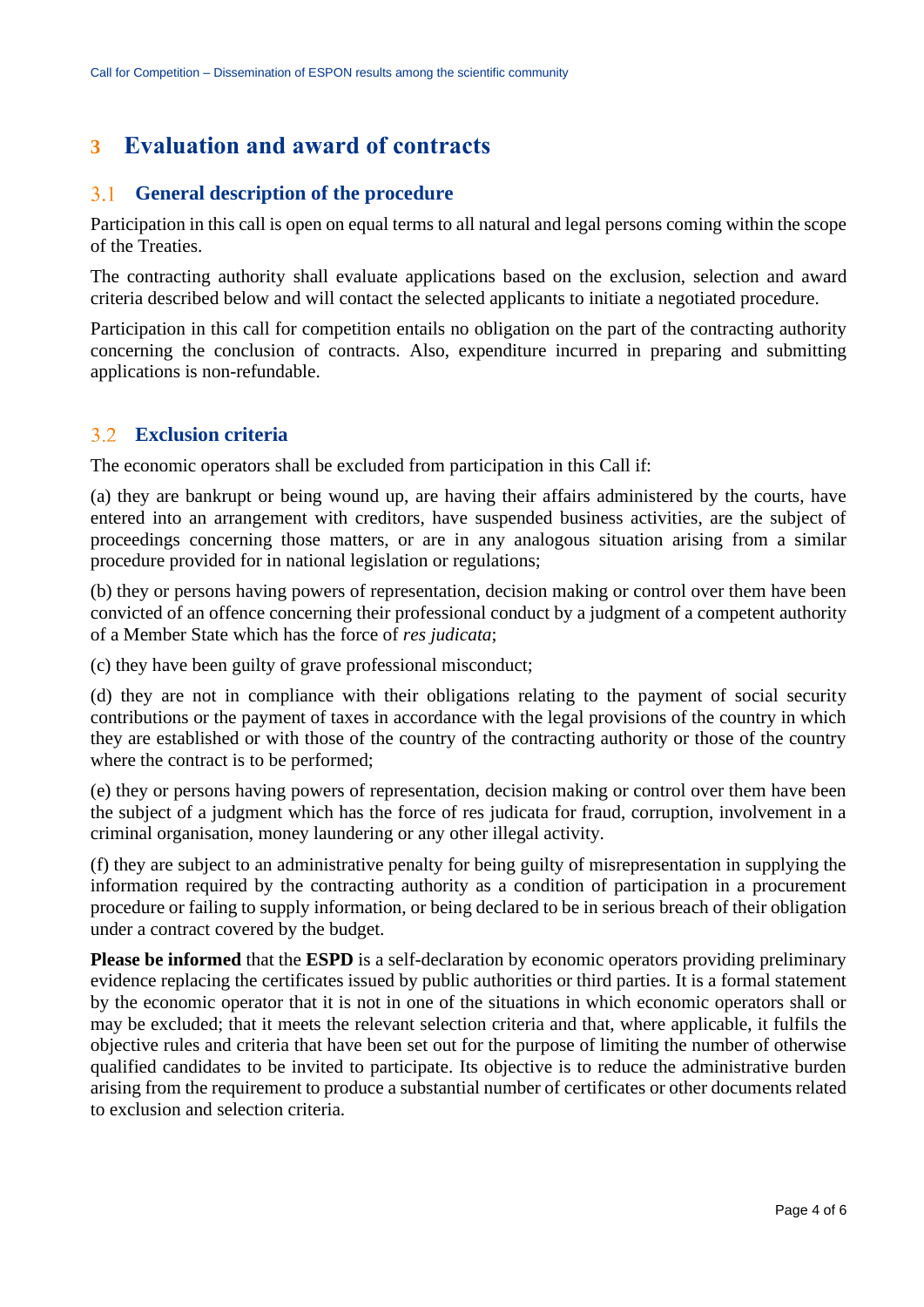Selected economic operators to award the contract must provide original supporting documents. Economic operators, who do not fulfil the above-listed exclusion criteria or do not submit all the required documents, shall be excluded from participation.

Candidates shall also be excluded from the contract award process if they:

a) are guilty of misrepresentation in supplying the information required by the ESPON EGTC or fail to supply this information.

b) they have a conflict of interest in connection with the contract; a conflict of interest could arise in particular as a result of economic interests, political or national affinities, family or emotional ties or any other relevant connection or shared interest.

Candidates shall be excluded from a possible contract if they:

a) are guilty of misrepresentation in supplying the information required by the ESPON EGTC or fail to supply this information.

b) they have a conflict of interest in connection with the contract; a conflict of interest could arise in particular as a result of economic interests, political or national affinities, family or emotional ties or any other relevant connection or shared interest.

#### $3<sup>3</sup>$ **Selection criteria**

In order to be eligible, applicants must be enrolled as a student in a PhD or Postdoctoral research programme offered by a university or any other higher education institution located in the countries of the ESPON Programme (EU 27 Member States, United Kingdom, Iceland, Liechtenstein, Norway and Switzerland).

In case of contracting, the applicant will need to present to the ESPON EGTC necessary proof (i.e. copies of certificates and diploma) to support information presented in the CV.

## **Award criteria**

| N <sub>0</sub> | Qualitative award criteria                                                                                                                                                                                                                                                                                                                                  | Weighting<br>(maximum points) |
|----------------|-------------------------------------------------------------------------------------------------------------------------------------------------------------------------------------------------------------------------------------------------------------------------------------------------------------------------------------------------------------|-------------------------------|
|                | Quality and appropriateness of the proposed abstracts<br>• topicality: is the abstract addressing issues that are<br>relevant for current and future territorial policies?<br>• originality: is the prospective research paper going to<br>bring new insights into the academic and policy debates?<br>Is the methodology proposed convincing?<br>$\bullet$ | 30                            |